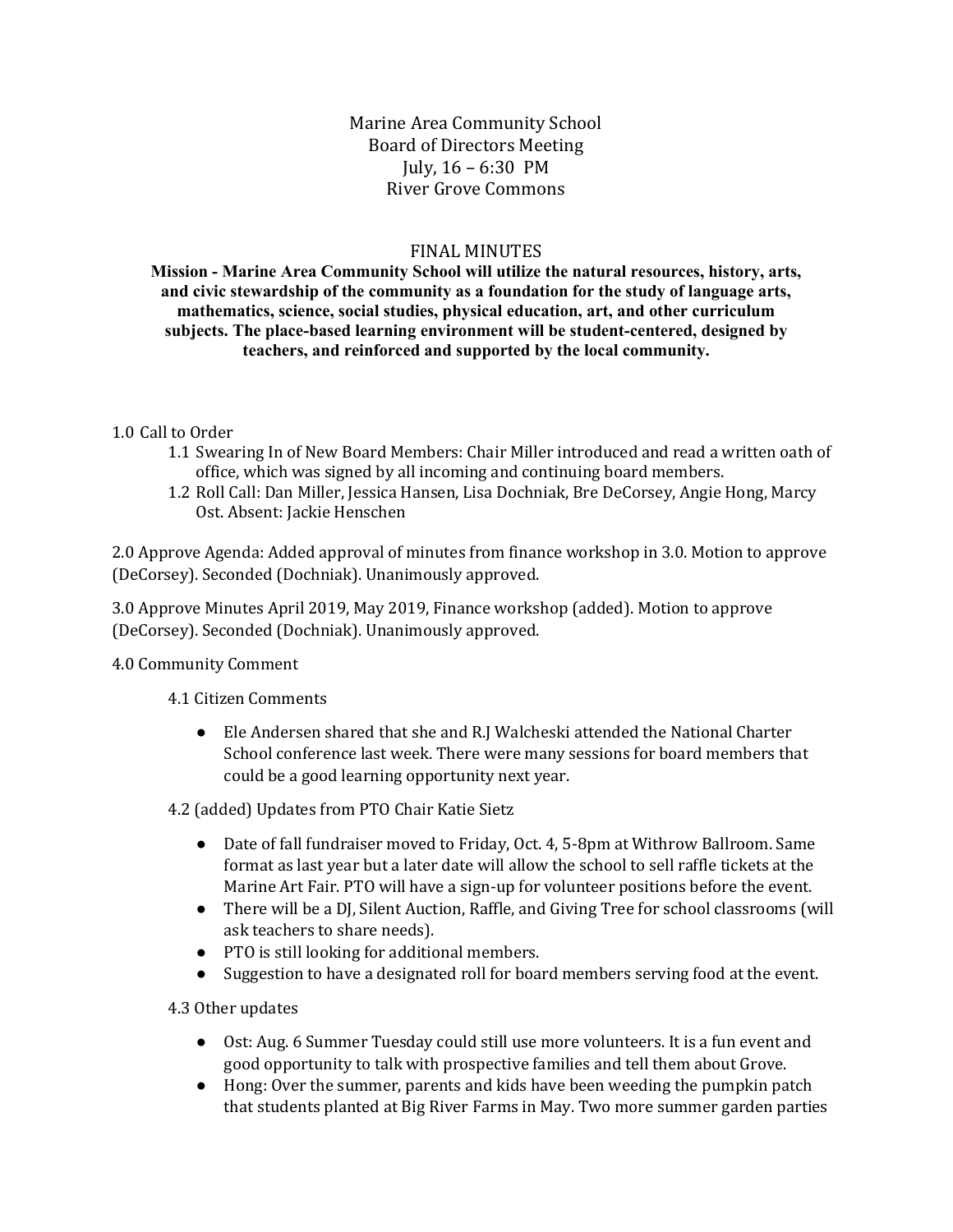are scheduled for Wednesday, July 31 at 5:30pm and Wednesday, Aug. 14 at 5:30pm.

- 5.0 Reports and Discussion
	- 5.1 Administrator's Report (Drew Goodson)
		- Enrollment for next year is currently 195. The  $6<sup>th</sup>$  grade class has 10 students enrolled, with three additional students waiting to decide. There are openings for students in K and 1st as well.
		- River Grove Parent Stephany Wieland helped to create a new marketing video that has been widely viewed and shared on social media. Board members Ost, DeCorsey and Hansen have been working with Drew Goodson and Ele Anderson to develop a marketing plan. There will be a beach day at Square Lake Park on Thursday. River Grove is also attending Summer Tuesdays.
		- A new 5th grade teacher was hired yesterday. The school is seeking a Reading Corps tutor and there are two staff openings – a 0.5 para position in general education and a 1.0 para position in special education.
		- The administrator and two staff attended the National Charter School Alliance Conference. Staff also participated in professional development on Plan Development (PBL, Readers workshop). School will continue working with Rivers Are Alive program.
	- 5.2 Board Member Reports
	- 5.2.1 Financial Report (Kyle Knutson TAG)
		- Grove's audit will be in October. We currently have 10% (about \$250,000) "holdback" from the state. During the school year, the state also underpaid us by five students. Eventually we will get this money paid into our account.
		- Motion to approve June 2019 financials (Hansen). Seconded (DeCorsey). Unanimously approved.
	- 5.2.2 Operations Report (Miller)
		- There was a closed-door session prior to this meeting to approve a new contract for Administrator Goodson for 2020. The details will not be shared until the contract is fully signed.
	- 5.2.3 Facilities Report (Miller)
		- Grove is adding another new class in 2020. Miller and Goodson have been talking with Wilder about options, including Wilder assisting with renovation costs to create new classroom spaces through up front funding with River Grove paying back a portion of the balance over the remainder of the lease. River Grove's portion would be determined by student enrollment as Wilder currently receives the schools maximum lease aide. This would need to be repaid by Grove over the next four years. Any additional students we enroll each year above 200 would subtract \$1,314 from this amount (215 students in 2020-2021 would mean \$19,710 is taken off the balance). Discussion have centered on up to \$100,00 renovation budget that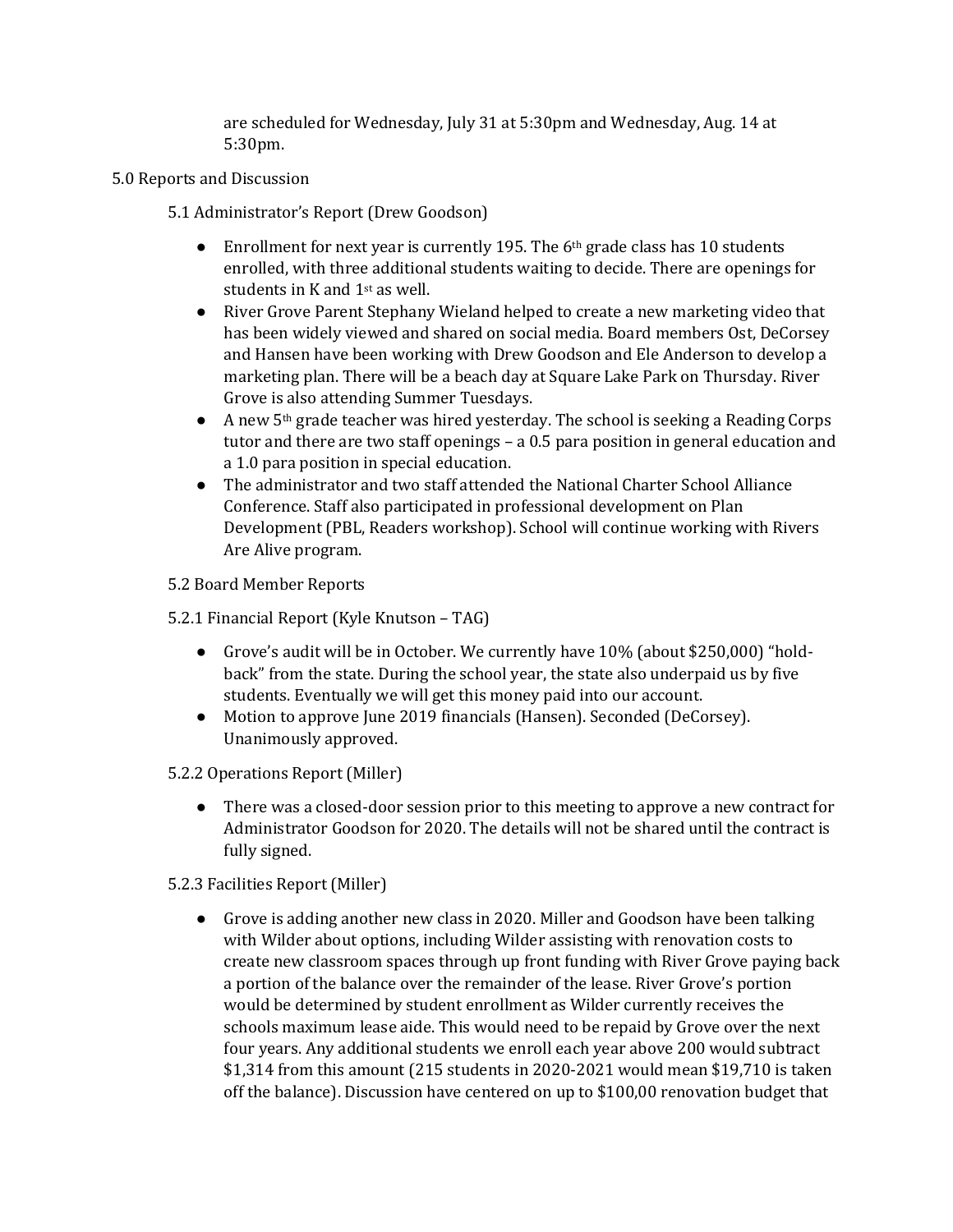would include significant contingency costs with the expectation that the current office building renovation would be 30-50% less than that. There has been a CFO change at Wilder, so this proposed plan will need to be approved by their financial department first if we choose to move forward.

- Goodson believes this is part of our growth plan and would need to happen by 2021 if it doesn't happen this year.
- Miller shared that their goal is to use parents and community members for services whenever possible.
- Question from Katie Sietz: What process has been used for approving construction and developing bids for contracting?
	- o The only procurement policy we have currently relates to federal funds. Due to the short timeline of this project, and the fact that it won't use federal funds, staff have needed to move more quickly. Goodson and Miller have also been working with two River Grove parents to procure local services that are below market rate and can be completed by the beginning of the new school year.
- Question from Dochniak: Do we need a larger conversation about the future of  $6<sup>th</sup>$ grade at Grove? Conversation from other board members about whether the school might expand to become k-8th. Hong believes many parents prefer to have their kids join district schools at either 6<sup>th</sup> or 9<sup>th</sup> grade. Hansen asked when Grove would be allowed to expand to K-8<sup>th</sup> if we choose to go that direction. Goodson said it would become possible for the following school year but certain benchmarks need to be met. All board members agreed that there is a need for a larger, long-term planning and visioning conversation with the school community through which some of these questions might be answered.

# 6.0 Old Business

# 7.0 New Business

7.1 Board Officer Nominations and Elections

- Ost nominated Miller as chair. Seconded by DeCorsey. Unanimously approved.
- Miller nominated Hansen for chair-elect, Ost for treasurer, and Hong for secretary. Seconded by Dochniak. Unanimously approved.
- Miller introduced conversation about ex-officio (non-voting) members serving on the board. By charter school regulations, the school administrator should be the only ex-officio at the table with board members. The board will continue to work closely with the PTO but not have the PTO chair serving on the board.

# 7.2 Board Calendar

- The next board meeting will be Thursday, Aug. 15 at 6pm.
- Beginning in September, the board will meet the  $3<sup>rd</sup>$  Tuesday of the month at 6pm.

# 7.2.1 Summer/Fall Board Priorities and Trainings Workshop

● Board members expressed a desire to hold a workshop to cover basic training topics and discuss a variety of issues. Teacher in-service training begins on Aug. 19. Ideally,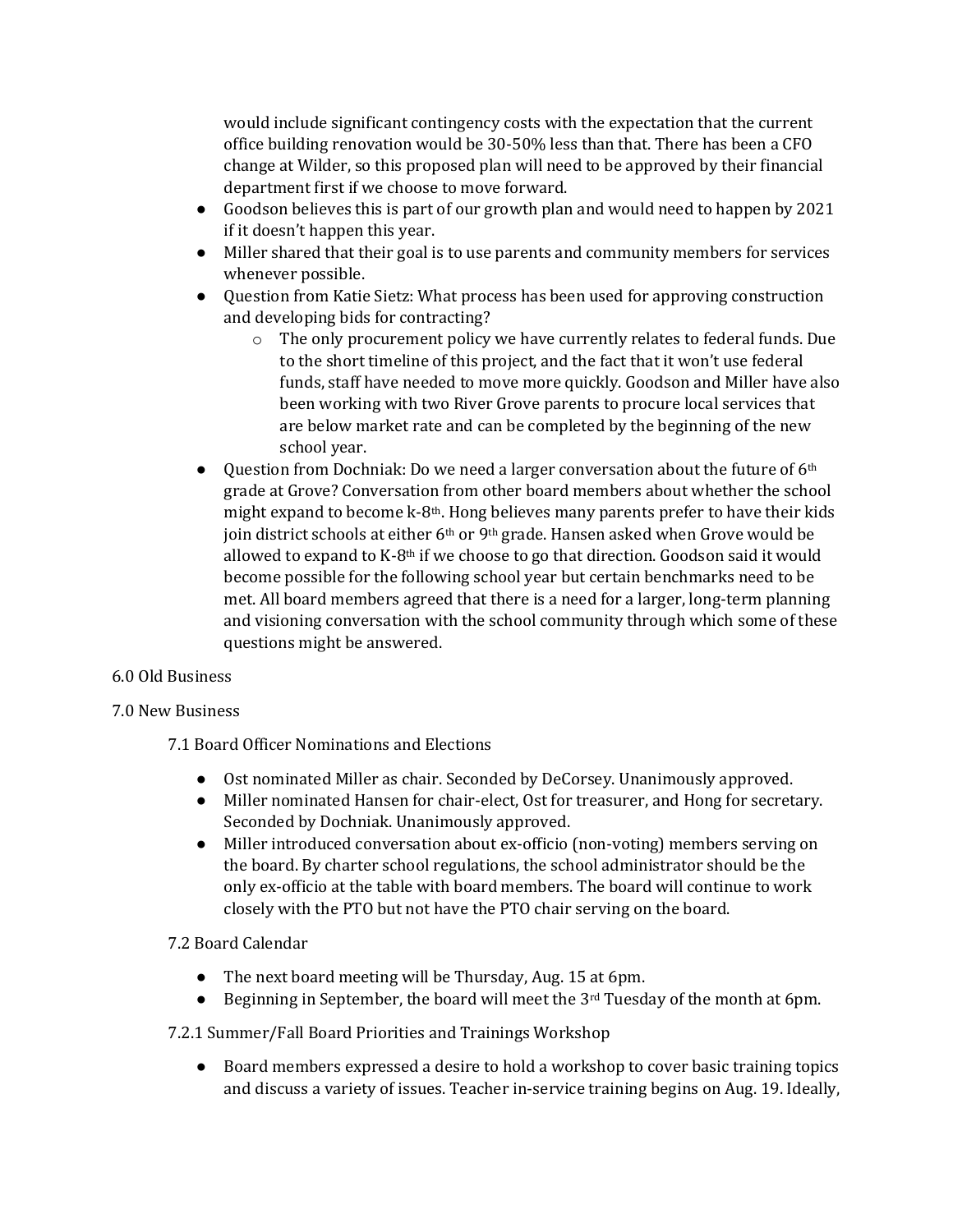the board would be able to meet before then. Miller will send out another poll to find a time when all are available.

- There are also required annual trainings for all board members. One is offered by MACS (MN Association of Charter Schools) "Board Training 101". Finance training is also required. Miller will email info to the rest of the board.
- 7.3 Annual Designations (Goodson)
	- Every year the school must publicly share its designations for various paid and decision-making positions. For 2020, the official designations for Grove include:
		- o Designation of Depositories
			- Bank(s): Security State Bank of Marine
			- Paypal
		- o Authorized Bank Signers
			- Board Chair- Dan Miller
			- Treasurer- Marcella Ost
			- Director- Drew Goodson
		- o MDE Designations
			- Special Education Director- Indigo Education- Kori Ryan
			- Title Rep and Identified Official with Authority Director- Drew Goodson
		- o Delegation of Authority to Make Electronic Funds Transfers
			- TAG (Kyle Knudson, Shari Mueller)
			- Electronic Funds Transfers can be made for:
				- Payment of employee payroll direct deposits
				- Payment of federal, state, retirement contributions and unemployment taxes (deductions and/or benefits)
				- Vendor payments (when appropriate)
				- Principal and Interest payments
				- Transfers between accounts
		- o Acceptance/Adoption of Retention Schedule as defined by the State of MN [http://education.state.mn.us/MDE/SchSup/ComplAssist/QA/DueProcRight](http://education.state.mn.us/MDE/SchSup/ComplAssist/QA/DueProcRight/055464) [/055464](http://education.state.mn.us/MDE/SchSup/ComplAssist/QA/DueProcRight/055464)
		- o Board of Director positions
			- Chair Dan Miller
			- Chair/Elect Jessica Hansen
			- Secretary Angie Hong
			- Treasurer Marcella Ost
		- o Board Meeting Schedule for upcoming year
			- Day of the Month- Third Tuesday of the Month
			- Start Time- 6:00 PM
			- Location- River Grove Commons
	- It was additionally noted that former board members Kristina Smitten, Lisa White, and Jonathan Dettmann should be removed from the bank, loan and checking accounts.
	- Motion to approve by DeCorsey. Second by Ost. Unanimously approved.